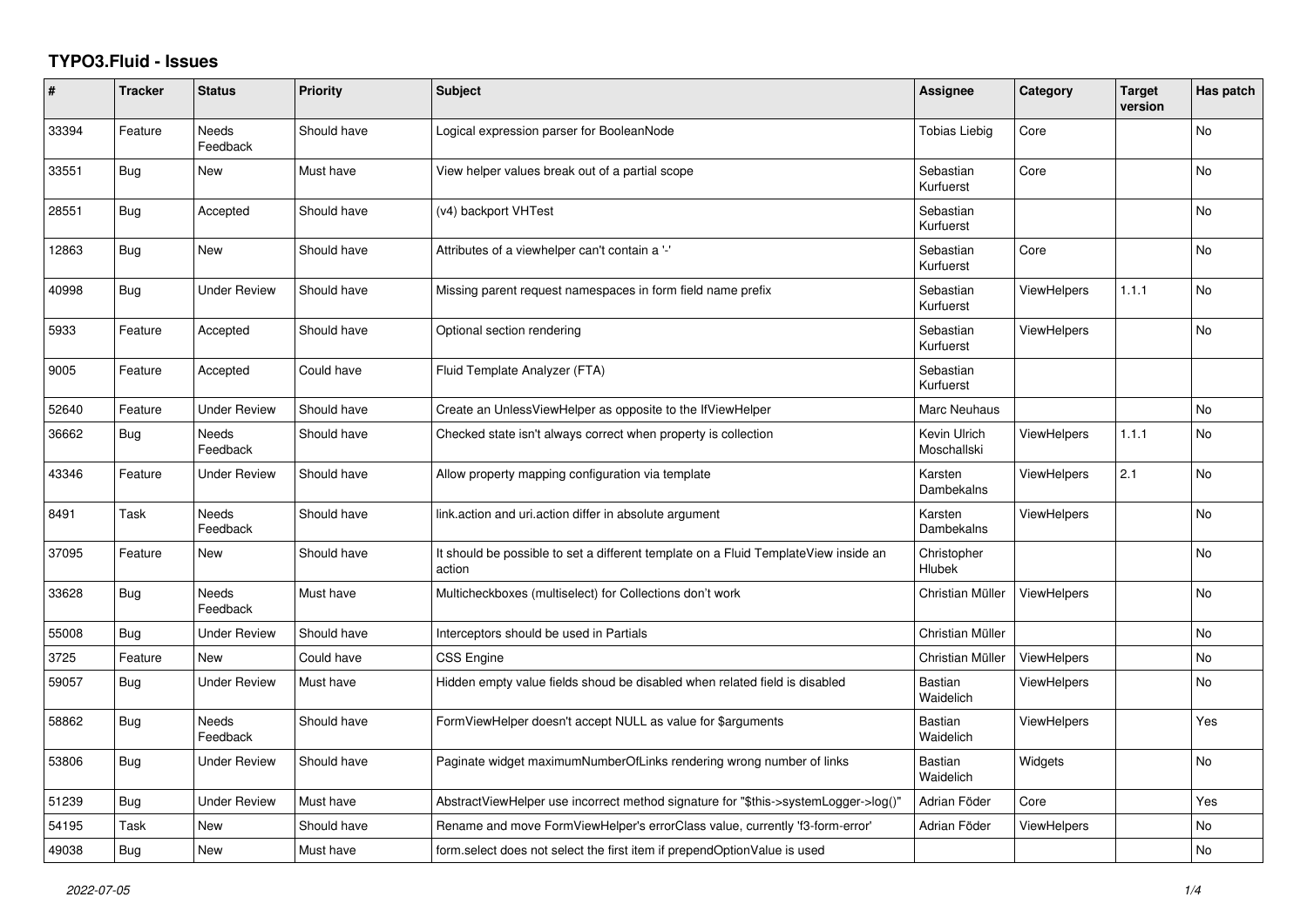| #     | <b>Tracker</b> | <b>Status</b>       | <b>Priority</b> | Subject                                                                                                     | <b>Assignee</b> | Category           | <b>Target</b><br>version | Has patch |
|-------|----------------|---------------------|-----------------|-------------------------------------------------------------------------------------------------------------|-----------------|--------------------|--------------------------|-----------|
| 5636  | Task           | <b>Under Review</b> | Must have       | Form_RadioViewHelper and CheckBoxViewHelper miss check for existing object<br>before it is accessed.        |                 |                    |                          | <b>No</b> |
| 57885 | <b>Bug</b>     | New                 | Must have       | Inputs are cleared from a second form if the first form produced a vallidation error                        |                 |                    |                          | No        |
| 51100 | Feature        | <b>New</b>          | Must have       | Links with absolute URI should have the option of URI Scheme                                                |                 | <b>ViewHelpers</b> |                          | <b>No</b> |
| 27607 | Bug            | New                 | Must have       | Make Fluid comparisons work when first element is STRING, second is NULL.                                   |                 | Core               |                          | No        |
| 40064 | Bug            | New                 | Must have       | Multiselect is not getting persisted                                                                        |                 | <b>ViewHelpers</b> |                          | No        |
| 45384 | Bug            | New                 | Must have       | Persisted entity object in widget-configuration cannot be deserialized (after reload)                       |                 | Widgets            | 2.0.1                    | No        |
| 38369 | <b>Bug</b>     | New                 | Must have       | Resource ViewHelpers should not fall back to request package                                                |                 | View               |                          | No        |
| 60856 | Bug            | New                 | Must have       | Target attribute not supported by the form viewhelper                                                       |                 | ViewHelpers        |                          | Yes       |
| 28554 | Bug            | New                 | Should have     | (v4) implement feature flag to disable caching                                                              |                 |                    |                          | No        |
| 28550 | Bug            | New                 | Should have     | (v4) make widgets cacheable, i.e. not implement childnodeaccess interface                                   |                 |                    |                          | No        |
| 28552 | Bug            | New                 | Should have     | (v5) write ViewHelper test for compiled run; adjust functional test to do two passes<br>(uncached & cached) |                 |                    |                          | No        |
| 46257 | Feature        | <b>Under Review</b> | Should have     | Add escape sequence support for Fluid                                                                       |                 | Core               |                          | No        |
| 60003 | Feature        | New                 | Should have     | Add required-Attribute to f:form.password                                                                   |                 | <b>ViewHelpers</b> |                          | No        |
| 40081 | Feature        | New                 | Should have     | Allow assigned variables as keys in arrays                                                                  |                 |                    |                          | No        |
| 36410 | Feature        | New                 | Should have     | Allow templates to send arguments back to layout                                                            |                 | ViewHelpers        |                          | No        |
| 46545 | Feature        | New                 | Should have     | Better support for arrays in options of SelectViewHelper                                                    |                 |                    |                          | No        |
| 9950  | Task           | New                 | Should have     | Binding to nested arrays impossible for form-elements                                                       |                 | ViewHelpers        |                          |           |
| 3291  | Feature        | Needs<br>Feedback   | Should have     | Cacheable viewhelpers                                                                                       |                 |                    |                          | No        |
| 38130 | Feature        | New                 | Should have     | Checkboxes and multiple select fields should have an assignable default value                               |                 |                    |                          | No        |
| 30937 | Bug            | New                 | Should have     | CropViewHelper stringToTruncate can't be supplied so it can't be easily extended                            |                 | ViewHelpers        |                          | Yes       |
| 54284 | Bug            | New                 | Should have     | Default Option for Switch/Case VH                                                                           |                 | <b>ViewHelpers</b> |                          | No        |
| 45345 | Feature        | Needs<br>Feedback   | Should have     | Easy to use comments for fluid that won't show in output                                                    |                 |                    |                          |           |
| 46289 | Bug            | Needs<br>Feedback   | Should have     | Enable Escaping Interceptor in XML request format                                                           |                 | View               | 2.0.1                    | No        |
| 13045 | Bug            | New                 | Should have     | Entity decode of strings are different between if-conditions and output of variable                         |                 |                    |                          |           |
| 52536 | <b>Bug</b>     | <b>Under Review</b> | Should have     | Errorclass not set if no property-attribute set                                                             |                 |                    |                          |           |
| 45153 | Feature        | New                 | Should have     | f:be.menus.actionMenuItem - Detection of the current select option is insufficient                          |                 |                    |                          | No        |
| 49600 | <b>Bug</b>     | New                 | Should have     | f:form tag shown as a HTML on frontend                                                                      |                 | ViewHelpers        |                          | No        |
| 58921 | Bug            | New                 | Should have     | f:form.* VHs crash if NOT inside f:form but followed by f:form                                              |                 |                    |                          | No        |
| 31955 | Feature        | New                 | Should have     | f:uri.widget                                                                                                |                 | Widgets            |                          | No        |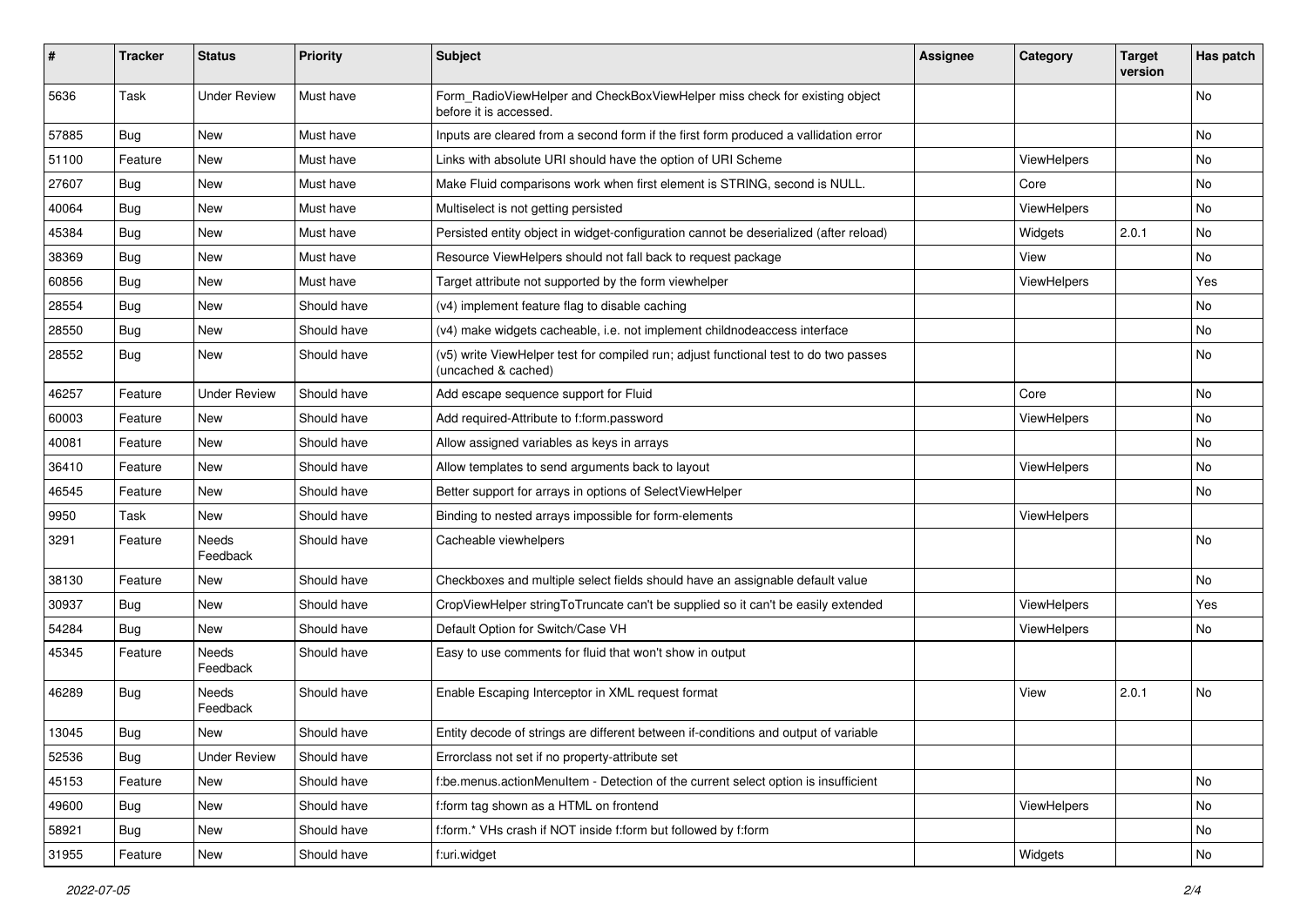| #     | <b>Tracker</b> | <b>Status</b>       | <b>Priority</b> | <b>Subject</b>                                                                                         | <b>Assignee</b> | Category    | <b>Target</b><br>version | Has patch |
|-------|----------------|---------------------|-----------------|--------------------------------------------------------------------------------------------------------|-----------------|-------------|--------------------------|-----------|
| 37619 | Bug            | New                 | Should have     | Fatal Error when using variable in name attribute of Section ViewHelper                                |                 | ViewHelpers |                          | No        |
| 8648  | Bug            | New                 | Should have     | format.crop ViewHelper should support all features of the crop stdWrap function                        |                 | ViewHelpers |                          | No        |
| 58983 | Bug            | New                 | Should have     | format.date does not respect linebreaks and throws exception                                           |                 |             |                          | No        |
| 47669 | Task           | New                 | Should have     | FormViewHelper does not define the default request method                                              |                 |             |                          | No        |
| 45394 | Task           | New                 | Should have     | Forwardport Unit test for standalone view                                                              |                 | View        |                          | No        |
| 32035 | Task           | New                 | Should have     | Improve fluid error messages                                                                           |                 | Core        |                          | Yes       |
| 4704  | Feature        | New                 | Should have     | Improve parsing exception messages                                                                     |                 | Core        |                          |           |
| 28553 | Bug            | New                 | Should have     | improve XHProf test setup                                                                              |                 |             |                          | No        |
| 56237 | Task           | New                 | Should have     | in-line (Condition) View Helpers should not evaluate on parsing                                        |                 |             |                          | No        |
| 28549 | Bug            | New                 | Should have     | make widgets cacheable, i.e. not implement childnodeaccess interface                                   |                 |             |                          | No        |
| 42397 | Feature        | New                 | Should have     | Missing viewhelper for general links                                                                   |                 |             |                          | No        |
| 60271 | Feature        | New                 | Should have     | Paginate viewhelper, should also support arrays                                                        |                 |             |                          | No        |
| 36655 | Bug            | New                 | Should have     | <b>Pagination Links</b>                                                                                |                 | Widgets     |                          | No        |
| 34682 | <b>Bug</b>     | <b>Under Review</b> | Should have     | Radio Button missing checked on validation error                                                       |                 | ViewHelpers |                          | No        |
| 39936 | Feature        | New                 | Should have     | registerTagAttribute should handle default values                                                      |                 | ViewHelpers |                          | No        |
| 42743 | Task           | New                 | Should have     | Remove inline style for hidden form fields                                                             |                 |             |                          | No        |
| 43071 | Task           | New                 | Should have     | Remove TOKENS for adding fallback teplates in B                                                        |                 |             |                          | No        |
| 43072 | Task           | New                 | Should have     | Remove TOKENS for adding templates fallback in Backporter                                              |                 | View        |                          | No        |
| 33215 | Feature        | <b>New</b>          | Should have     | RFC: Dynamic values in ObjectAccess paths                                                              |                 |             |                          | No        |
| 39990 | Bug            | New                 | Should have     | Same form twice in one template: hidden fields for empty values are only rendered<br>once              |                 | Core        |                          | No        |
| 49756 | Feature        | <b>Under Review</b> | Should have     | Select values by array key in checkbox viewhelper                                                      |                 |             |                          | No        |
| 65424 | Bug            | <b>Under Review</b> | Should have     | SelectViewHelper must respect option(Value Label)Field for arrays                                      |                 | ViewHelpers |                          | No        |
| 44234 | Bug            | <b>Under Review</b> | Should have     | selectViewHelper's sorting does not respect locale collation                                           |                 | ViewHelpers | 2.1                      | No        |
| 46091 | Task           | Needs<br>Feedback   | Should have     | Show source file name and position on exceptions during parsing                                        |                 |             |                          | No        |
| 9514  | Feature        | New                 | Should have     | Support explicit Array Arguments for ViewHelpers                                                       |                 |             |                          |           |
| 52591 | Bug            | New                 | Should have     | The Pagination Widget broken for joined objects                                                        |                 |             |                          | No        |
| 10911 | Task           | New                 | Should have     | Tx Fluid ViewHelpers Form AbstractFormViewHelper->renderHiddenIdentityField<br>should be more reliable |                 | ViewHelpers |                          | No        |
| 3481  | Bug            | New                 | Should have     | Use ViewHelperVariableContainer in PostParseFacet                                                      |                 | Core        |                          | No        |
| 51277 | Feature        | New                 | Should have     | ViewHelper context should be aware of actual file occurrence                                           |                 |             |                          | No        |
| 47006 | Bug            | <b>Under Review</b> | Should have     | widget identifier are not unique                                                                       |                 |             |                          | No        |